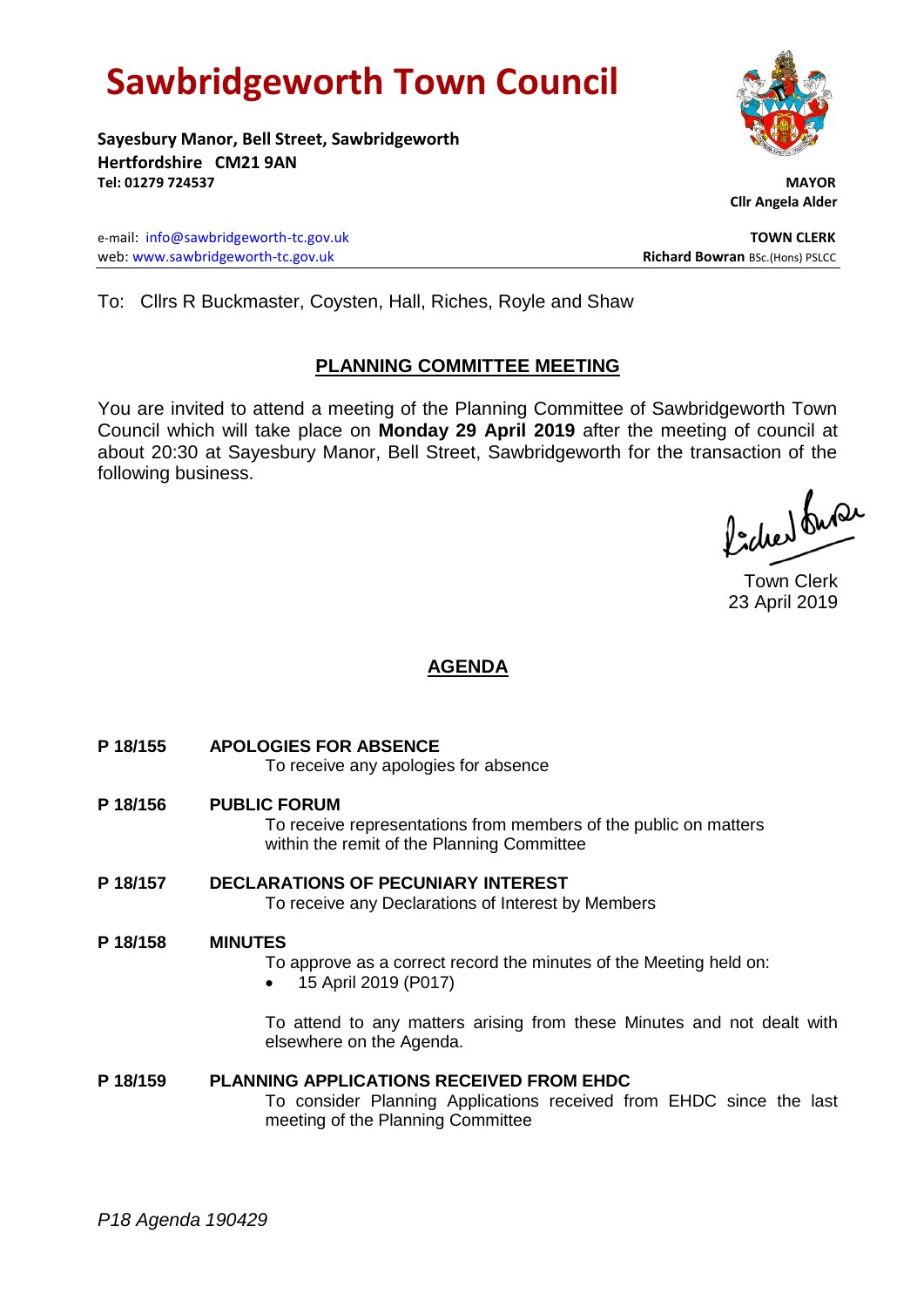**3/19/0596/LBC The Stables, 3 Great Hyde Hall, Hatfield Heath Road** [Replacement of windows and patio doors](https://publicaccess.eastherts.gov.uk/online-applications/applicationDetails.do?activeTab=documents&keyVal=POKHNVGL00X00) **Applicant:** Mrs K Webb

### **3/19/0673/HH The Farmhouse, Three Mile Pond Farm, Cambridge Rd**

[Erection of a new boundary wall to north of site to create a separate pedestrian access to Farm](https://publicaccess.eastherts.gov.uk/online-applications/applicationDetails.do?activeTab=documents&keyVal=PP4BNUGLIOS00)  [and Stable Cottages; and creation of a new vehicular access with new boundary walls and gates](https://publicaccess.eastherts.gov.uk/online-applications/applicationDetails.do?activeTab=documents&keyVal=PP4BNUGLIOS00)  to the south of the [site \(amended application\)](https://publicaccess.eastherts.gov.uk/online-applications/applicationDetails.do?activeTab=documents&keyVal=PP4BNUGLIOS00) **Applicant:** Mr M Brace

**\_\_\_\_\_\_\_\_\_\_\_\_\_\_\_\_\_\_\_\_\_\_\_\_\_\_\_\_\_\_\_\_\_\_\_\_\_\_\_\_\_\_\_\_\_\_\_\_\_\_\_\_\_\_\_\_\_\_\_\_\_\_\_\_\_\_\_\_\_\_\_**

**\_\_\_\_\_\_\_\_\_\_\_\_\_\_\_\_\_\_\_\_\_\_\_\_\_\_\_\_\_\_\_\_\_\_\_\_\_\_\_\_\_\_\_\_\_\_\_\_\_\_\_\_\_\_\_\_\_\_\_\_\_\_\_\_\_\_\_\_\_\_\_**

**\_\_\_\_\_\_\_\_\_\_\_\_\_\_\_\_\_\_\_\_\_\_\_\_\_\_\_\_\_\_\_\_\_\_\_\_\_\_\_\_\_\_\_\_\_\_\_\_\_\_\_\_\_\_\_\_\_\_\_\_\_\_\_\_\_\_\_\_\_\_\_**

**3/19/0756/HH 2 Northfield Road, CM21 9DR** 

[Double storey wrap around side & rear extension with set in first floor side extension](https://publicaccess.eastherts.gov.uk/online-applications/applicationDetails.do?activeTab=documents&keyVal=PPOM6RGLIUL00) **Applicant:** Mr Sonny Lewis

### **3/19/0759/LBC 2 Fair Green, CM21 9AG**

[Internal alterations to include alteration to staircase and re-hanging of doors at second floor level](https://publicaccess.eastherts.gov.uk/online-applications/applicationDetails.do?activeTab=documents&keyVal=PPOXAEGLIUT00) **Applicant:** Mr & Mrs Morgan **\_\_\_\_\_\_\_\_\_\_\_\_\_\_\_\_\_\_\_\_\_\_\_\_\_\_\_\_\_\_\_\_\_\_\_\_\_\_\_\_\_\_\_\_\_\_\_\_\_\_\_\_\_\_\_\_\_\_\_\_\_\_\_\_\_\_\_\_\_\_\_**

**\_\_\_\_\_\_\_\_\_\_\_\_\_\_\_\_\_\_\_\_\_\_\_\_\_\_\_\_\_\_\_\_\_\_\_\_\_\_\_\_\_\_\_\_\_\_\_\_\_\_\_\_\_\_\_\_\_\_\_\_\_\_\_\_\_\_\_\_\_\_\_**

### **3/19/0797/VAR 68 Gilders, CM21 0EH**

[Variation of condition 2 \(approved plans\) and removal of condition 4 \(hard and soft landscaping](https://publicaccess.eastherts.gov.uk/online-applications/applicationDetails.do?activeTab=documents&keyVal=PPUHBFGLIXC00)  [proposals\) of planning permission: 3/18/0512/HH allowed on appeal \(APP/J1915/D/18/3203275\) –](https://publicaccess.eastherts.gov.uk/online-applications/applicationDetails.do?activeTab=documents&keyVal=PPUHBFGLIXC00) [Raising of roof ridge to create first floor and alterations to fenestration and creation of vehicular](https://publicaccess.eastherts.gov.uk/online-applications/applicationDetails.do?activeTab=documents&keyVal=PPUHBFGLIXC00)  cross over – [Vehicular crossover and parking area will not be undertaken and gardens will remain](https://publicaccess.eastherts.gov.uk/online-applications/applicationDetails.do?activeTab=documents&keyVal=PPUHBFGLIXC00)  [as existing](https://publicaccess.eastherts.gov.uk/online-applications/applicationDetails.do?activeTab=documents&keyVal=PPUHBFGLIXC00)

**\_\_\_\_\_\_\_\_\_\_\_\_\_\_\_\_\_\_\_\_\_\_\_\_\_\_\_\_\_\_\_\_\_\_\_\_\_\_\_\_\_\_\_\_\_\_\_\_\_\_\_\_\_\_\_\_\_\_\_\_\_\_\_\_\_\_\_\_\_\_**

**Applicant:** Mr David Davison

## **P 18/160 LATE PLANNING APPLICATIONS**

To deal with Planning Applications received from EHDC following the Publication of this Agenda and received before 26 April 2019

## **P 18/161 PLANNING DECISIONS MADE BY EHDC**

To receive Planning Decisions from EHDC

#### **3/18/2768/HH 63 The Crest, CM21 0ES**

First floor side extension, conversion of garage, single storey rear extension insertion of roof lantern and 1no. velux window **Applicant:** Mrs Claire Swain **STC Comment:** No objection *EHDC Decision:* Granted **\_\_\_\_\_\_\_\_\_\_\_\_\_\_\_\_\_\_\_\_\_\_\_\_\_\_\_\_\_\_\_\_\_\_\_\_\_\_\_\_\_\_\_\_\_\_\_\_\_\_\_\_\_\_\_\_\_\_\_\_\_\_\_\_\_\_\_\_\_\_**

**\_\_\_\_\_\_\_\_\_\_\_\_\_\_\_\_\_\_\_\_\_\_\_\_\_\_\_\_\_\_\_\_\_\_\_\_\_\_\_\_\_\_\_\_\_\_\_\_\_\_\_\_\_\_\_\_\_\_\_\_\_\_\_\_\_\_\_\_\_\_**